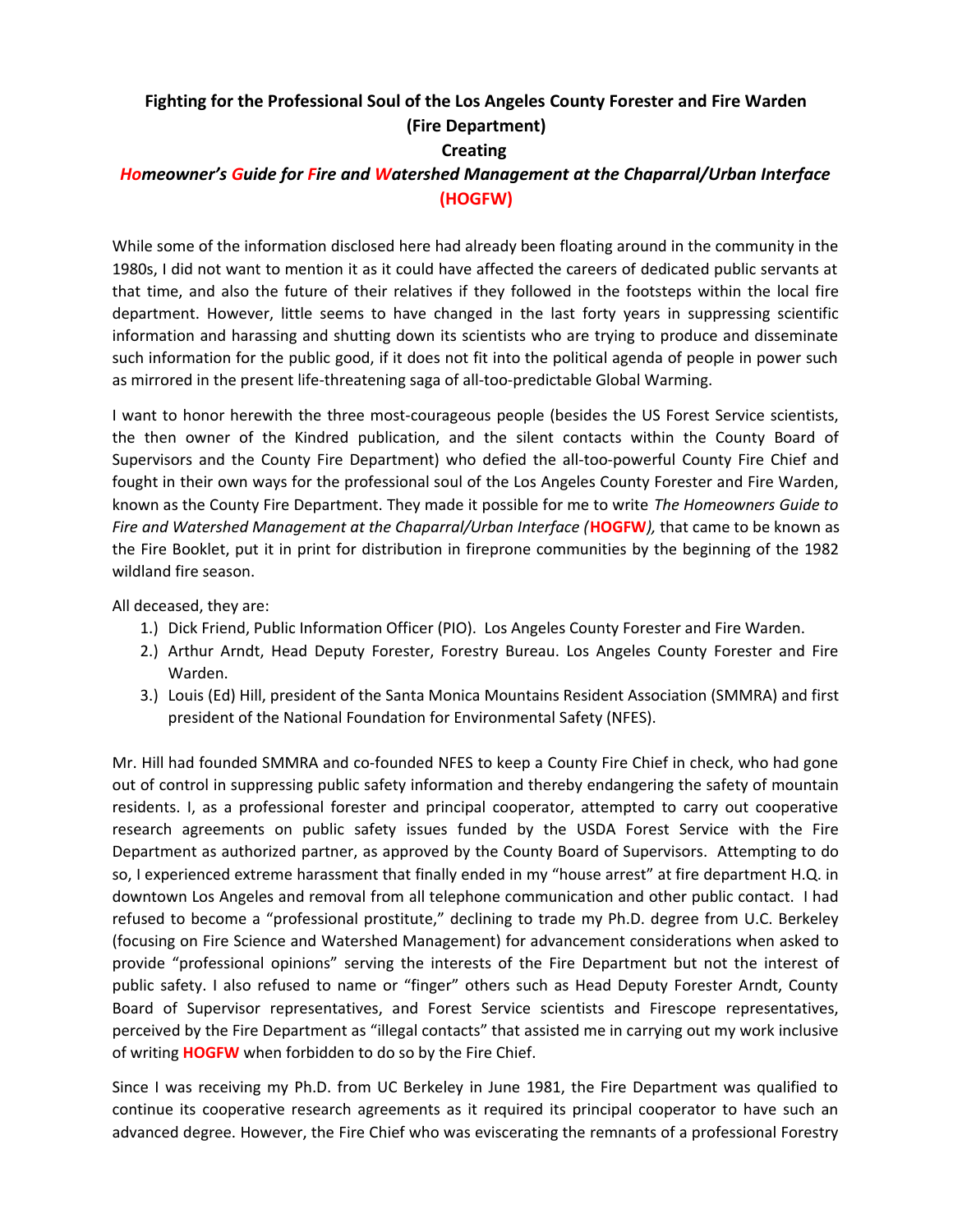Bureau (then still one of the five Bureaus within the Fire Department), refused to sign the new five-year research agreement forwarded to him by the U.S. Forest Service in May 1981, out of fear that it would give further credence to compliance with the post-Proposition 13 ten-year management audit of the County Fire Department, of which I was not aware of in my position. The audit, started in 1979 and completed in January 1980, tried to modernize and make the department more efficient through changes in the bid system and also recommended the civilianization of 123 uniformed personnel, ranging from Fire Fighter specialist to Deputy Fire Chief as these people were performing nonfirefighting services, as well as the elimination of an additional 14 positions with initial cost savings of \$1.22 mil. already in 1980. Unfortunately for the Forestry Bureau and our work, the audit also stated that the Forestry Bureau (one of the then-still five Bureaus within the County Forester and Fire Warden) should expand on its stated goal of informing the public on wildland fire prevention. In its extensive review of the research being carried out by Klaus Radtke, it recommended "Establish the completion of the Forestry Bureau's scientific fire management/fire (loss) suppression projects as a department priority."<sup>[1](#page-1-0)</sup> The audit further recommended that some of the moneys saved through the civilianization be earmarked for shoring up the Forestry Bureau that had lost over twenty positions because of lack for professional advancement.<sup>[2](#page-1-1)</sup>

So, how did the Fire Booklet (**HOGFW**) come about and how were we even able to produce it? I had received a phone call from my boss, Head Deputy Forester Mr. Arndt, in my office at Fire Camp 8 in Malibu requesting to be at a meeting of fire chiefs on December 21, 1981 in the Chief's conference room at the Los Angeles H.Q., as the chiefs would have a meeting on fire safety with representatives from the Los Angeles County Board of Supervisor offices. He would not/could not attend and did not offer any

<span id="page-1-1"></span>2However, the audit did not acknowledge how this came about through the Fire Department's then clever scheme circumventing the Civil Service system in reclassifying/promoting former forestry aides that perhaps did not qualify for the entrance position into the Fire Department itself but had relatives within the Fire Department and therefore became forestry/nursery aides under professional foresters. First reclassified as Forestry assistants (the entrance position for a 4-year college graduate), then giving high promotabilities and largely having or knowing the answers to written questions of the Civil Service examinations for Deputy Foresters, they advanced to Deputy Foresters, then also grandfathering their professional status. If one would nevertheless flunk the Civil Service examination and would even come in dead last (provided he had excellent connections to the Union), one could then be reclassified to Deputy Forester and even Head Deputy Forester, as it happened after Head Deputy Forester Arndt and I were forced out of the Fire Department in November of 1982. One may ask why were there not protests/inquiries made to Civil Service? A very grievous and obvious promotional violation was met with "If you go to Civil Service (and thereby embarrass the Chief, the Department, the Union) you will be transferred to the furthest location away from your home and will not have another happy day within the Department." So, most professional foresters, being confronted with this scheme after being hired, rather quit when opportunities opened up elsewhere.

<span id="page-1-0"></span><sup>1</sup>The audit states "Early on Forestry management identified the value of research designed to discover alternatives which could reduce the fire hazard present by the local chaparral. The bureau pioneered work on developing "fire retardant" plants with low fuel volume. These plants, although not fireproof, introduce low growing vegetation that can put out less fuel for fire. Another research project shows even greater promise. .Forestry has plotted the history of fires in the Santa Monica Mountains over the last 70 years. This research makes it possible to develop confidence limits on the fires starting in a given area and the path a fire will follow. Information of this type will enhance the scientific management of wildland fires because their start, spread, and intensity can be predicted.

Finally, Forestry is presently working on a project that will enable the department to plot/provide on microfiche viewers the topography of a fire area, the deployment of personnel and equipment, and the movement of a fire. This project will also provide firefighters with an immediate history of fires in the area, the age of chaparral regrowth and a description of the surrounding topography."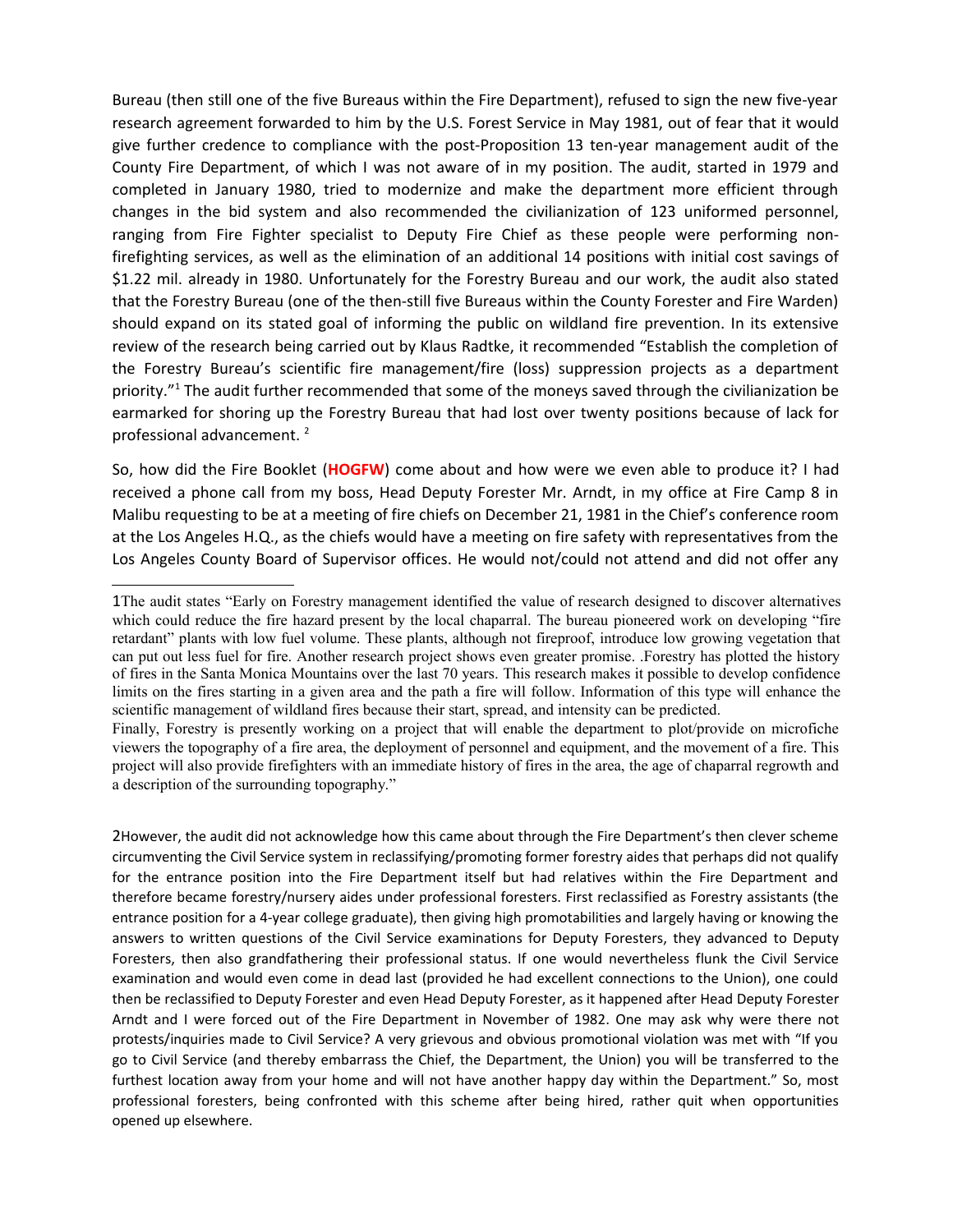further information.<sup>[3](#page-2-0)</sup> When I entered, the seating along the large, oval conference room table was largely arranged by fire chief rankings (there were over 70 chiefs within the department with different ranks), which placed me at the end of the table opposite the Chief or Chief's Deputy who occupied the first seat almost opposite from me. The air was electrifying and somewhat intimidating as I was told "to behave, watch myself." After some overall back-and-forth, the Supervisor representative stated that the Board of Supervisors would like the Fire Department to produce a "Fire Booklet" for residents in fireprone communities by the beginning of the fire season (July 1, 1982). They had reviewed *Living More Safely at the Chaparral-Urban Interface,* a soon-to-be published US Forest Service research publication that I had written under the previous 5-year cooperative research agreement that had expired in June 1981.

The Chief's Deputy, as apparently instructed by the Chief, then stated that Fire Department staff did not have the time to write such a book nor the money to produce/print it. I was flabbergasted about this lie as the Fire chief had just to sign the overdue cooperative research agreement lingering on his desk and forward it to the Board of Supervisors, who were waiting for it to officially approve it at their Tuesday Board meetings. Then "discussions" went around the long, oval table with the other chiefs either agreeing or nodding, with a few remaining silent as some knew quite well that the Fire Chief had shut down all cooperative research with the Forest Service that could fund such a booklet. When it came to me, sitting across the table from the Deputy Chief, I looked at him (it was a very tense moment) and then mentioned to the Supervisor's representative that I could write this book based on my previous Forest Service publication and have it in print by the beginning of the fire season with the printing paid through the Cooperative Forest Service Research Agreement. I may have also mentioned that the Research Agreement that would fund the booklet had been forwarded to the Fire Chief a while ago and just needed his signature and be forwarded to the Board of Supervisors for approval (as this was the standard procedure).

On the way home I already started to lay out such a fire booklet in my mind and continued it in my Camp 8 field office until I had a draft in print by the middle of March 1982 to be presented to Forest Service scientists for further review. At Fire Camp 8, I was cautious enough to take home any proof that I was working on the booklet and bring the documents back to my field office the next day, as I was well aware that fire personnel had keys to my room and could inspect it any time on a notice from downtown. However, I could not have gotten this far without the help of the Fire Department's PIO **Dick Friend**. [4](#page-2-1) Dick Friend and his staff, whose office was located just down the hall from the fire chief's office, had helped me over the years when it sometimes seemed impossible to find a way forward

<span id="page-2-0"></span><sup>3</sup> At this time I was not aware that the Head Deputy Forester kept away from such meetings as he was being suspected/being investigated by the Fire Chief of having communicated with/contacted the County Supervisor offices, informing them that all research on fire safety had been shut down by the Fire Chief already for some time.

<span id="page-2-1"></span><sup>4</sup> Dick Friend had worked for several newspapers, including the *Long Beach Press-Telegram*, *Los Angeles Daily Mirror* and the *Los Angeles Times* before being asked to rejoin the L.A. County Fire Department as its Public Information Officer in 1967. In 1975 he took a leave of absence to publish the *Western Fire Journal* which became later known as *American Fire Journal*. He rejoined the County Fire Department in 1979 and headed the Public Education and Information section which consisted of a uniformed fire captain, seven firefighter specialists (probably to be civilianized), two photographers and two graphic artists. His office handled all press relations for the fire chief, Fire Safety Education programs in schools, hospitals, etc., and all filming permits. In 1984, at the age of 55, he retired from the Count Fire Department but continued to work for 11 more years in the News Department of Southern California Gas Co. which serves all of Southern California as a public utility, retiring in 1995. After this he did a lot of volunteer work in his community not related to fire-fighting.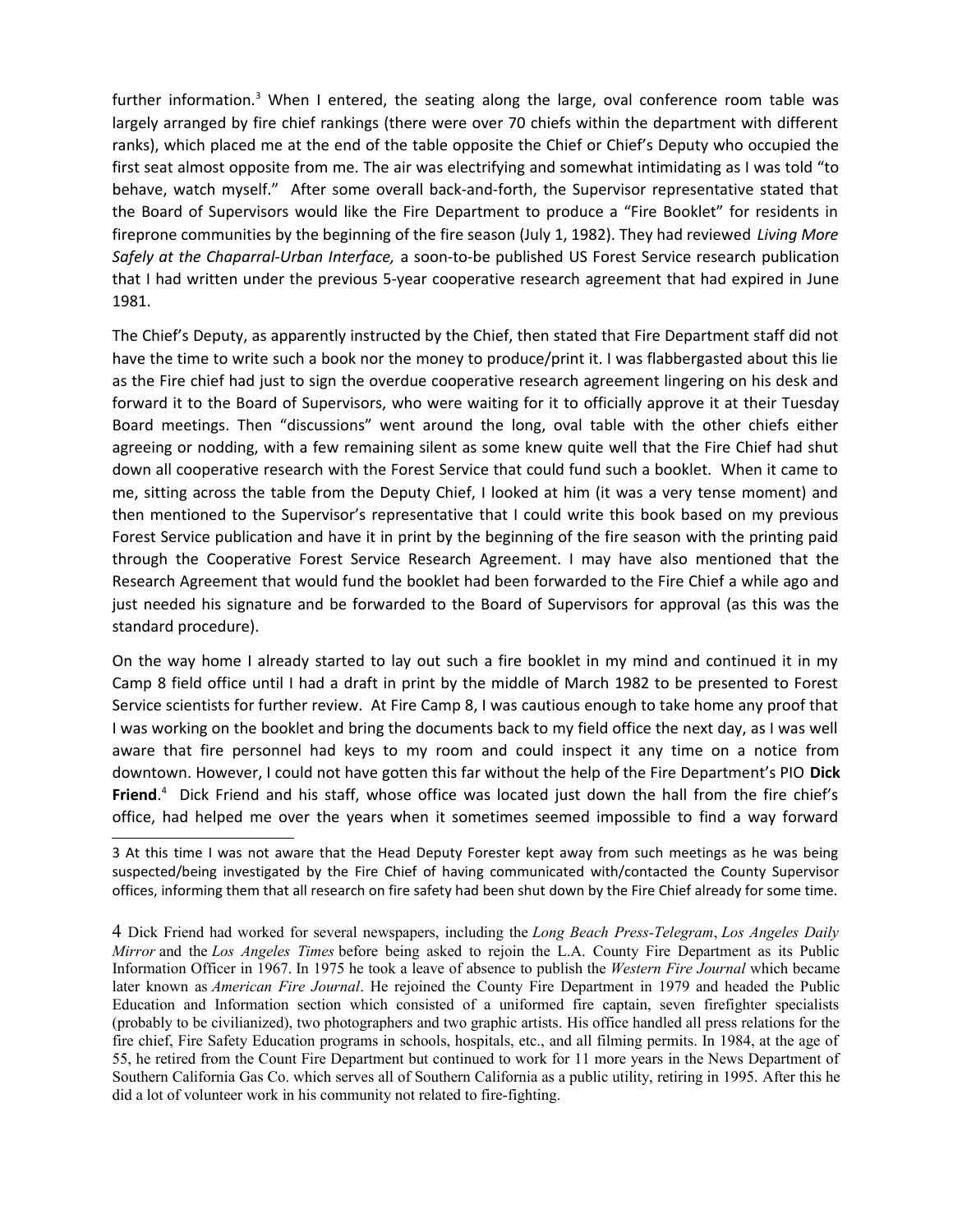because of red tape encountered. He was a "one of a kind" person, knowledgeable, considerate, thoughtful, and humble, being well respected and needed by the Fire Department but not depending on it for his employment or advancement.

In developing **HOGFW** I had turned to him for permission to review the Fire Department's photo data base as well as for advice on fire department policies on pubic safety of which he was well aware of as he was the "consultant to the chief." He provided me several slides that I then used in **HOGFW** and was also thoughtful enough to review my draft publication on March 13, 1982, as he was the most qualified in the Fire Department to do so. Reviewing it, he stated in a note to me *"Thank you for giving me the chance. It is a much-needed guide."* He could have turned me in any time to the Fire Chief just down the hall who would have surely shut me down for "insubordination," but was above all these petty and destructive fire politics and always thought about the bigger picture and what was best for everyone.

Second in line to be honored for making **HOGFW** possible behind the scene is Head Deputy Forester Arthur Arndt. He and I then reviewed the booklet before I met with Forest Service scientists and their editing staff for further review. Like me, he endured intimidation and harassment but often told me about upcoming red tape so that I could maneuver around it and about others to watch out for as "they would turn you in." At the end, on November 2, we were both waiting for a phone call from the County Supervisors to "shut down the harassment at the direction of the fire chief" which never came.<sup>[5](#page-3-0)</sup>

Third in line to be honored for making **HOGFW** possible after the fact is private citizen Ed Hill. While he later gave me credit for saving his home overrun by the firestorm during the November 2, 1993 Old Topanga Fire and reappearing out of the surrounding ashes as I expected and as reported in the *Los Angeles Times* a few days later, he should take credit for it himself. He was an independent pro-active "mountain man" who had listened and had learned to build a then fire-safe home with an independent water tank water source and a gasoline-operated pump along with 1" fire hoses, had prepared for the expected wildfire, and had also become an expert homeowner firefighter and watershed manager. As an independent retired businessman, he took it upon himself to challenge the all-powerful County Fire Chief and his bureaucracy when the Chief refused to reprint **HOGFW** at the request of the County Board of Supervisors during the height of the fire season, making excuses that there was no money to reprint it, that it was an unauthorized copy requiring review, etc. In reality, the Chief was trying to prevent its initial distribution and stall its reprinting while trying to wrestle the booklet from public domain and make it a "County Fire Department" controlled publication, attempting to force me to deny authorship through intimidation, harassment, and attacks on our integrity.<sup>[6](#page-3-1)</sup>

<span id="page-3-0"></span><sup>5</sup> With the gubernatorial election of November 2, 1982 favoring Los Angeles Mayor Tom Bradley, it was believed that the County Fire Chief was trying to be appointed the new director of the California Department of Forestry and Fire Protection (now Cal Fire). However, with the mayor unexpectedly losing by a "razor thin margin," this then became unlikely by the next day. With the Board of Supervisors apparently not being prepared for this and not having the 3:2 majority to fire the Fire Chief at this time (as the Chief would not leave without being assured of a new job of his status), he apparently became more openly emboldened to continue on his path of obstructing public safety information not fitting his present political agenda.

<span id="page-3-1"></span><sup>6</sup> On November 15, 1982, with Radtke "out of the way," he states in a letter to the Board of Supervisors "it (**HOGFW**) represents a compendium of resource information submitted by over 100 various contributors, and edited by our Departmental employees." However, local newspapers, being aware of the circumstances, list Dr. Radtke as the author of **HOGFW** for more than 10 years.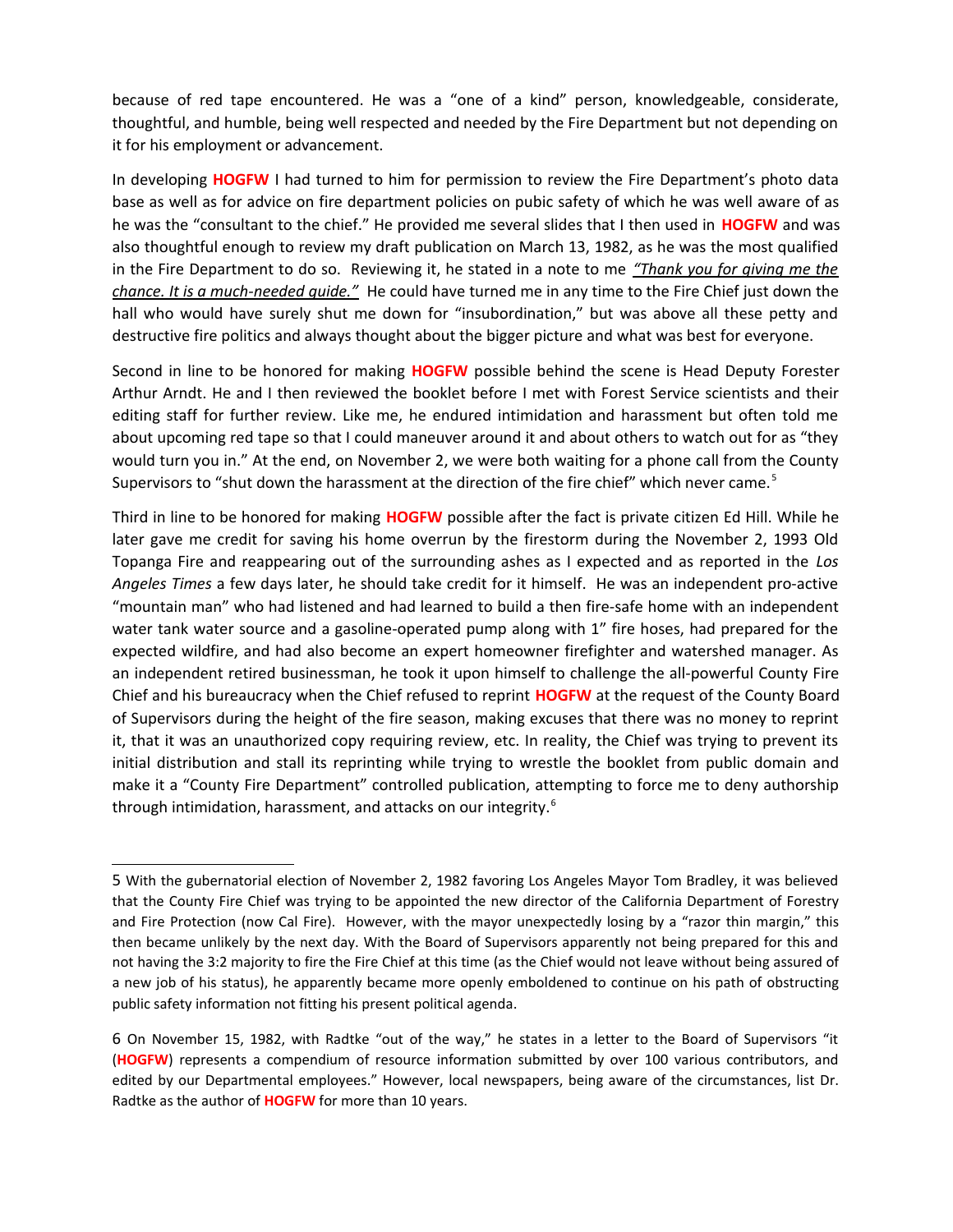When Mr. Hill, as the then-president of the Santa Monica Mountains Resident Association, witnessed all this during the height of the fire season, he just met with the printer to safeguard and pay for the original plates and also ordered and paid for another 10,000 books. These he then advertised, sold at cost (approximately 50¢/copy) and distributed as a public service not only in Los Angeles County but throughout the western United States still during the height of the fire season. This infuriated the Fire Chief as it undercut and embarrassed his misguided efforts and he then had Mr. Hill threatened with injunctions to stop distribution of **HOGFW** and perhaps even confiscation of the already printed books. In response to these threats Mr. Hill subsequently distributed the books for safekeeping to homeowners throughout the Santa Monica Mountains as well as to other public agencies. Partially in response to such harassment, Mr. Hill, in August 1983 followed this up with a 32-page-document forwarded to the County Board of Supervisors, charging the County Fire Chief with dereliction of his duties inclusive of "neglecting to prepare the public and his department for predictable wildland fires, refusing to educate the public adequately and timely on wildland fire safety at a time when fire hazard was extreme, refusing to obey mandates for public safety ordered by the Board of Supervisors, etc., and asking for his dismissal" (this had been considered by the Board of Supervisors for some time).

Receiving no response except that the Board is aware of the problem, is looking into it and to cool it for the time being, Mr. Hill then co-founded the National Foundation for Environmental Safety (NFES) in October 1983. Insulated from further such attacks by a pro-active Board consisting of a wellrespected judge, a no-nonsense attorney, environmental scientists, and mountain residents, NFES continued to disseminate public safety information inclusive of items Dr. Radtke had initiated and worked on as principal cooperator under Cooperative research contracts between the U.S. Forest Service and the County of Los Angeles. Such information not only consisted of public safety information being withheld from mountain residents but also from other public agencies requesting it.

For the mountain homeowners this at times public saga ended when Dr. Radtke, now in private business, received a phone call at his home in 1984.<sup>[7](#page-4-0)</sup>

<span id="page-4-0"></span><sup>7</sup> Dr. Radtke received a phone call from a Deputy Fire Chief telling him to look in the Sunday *L.A. Times* for an article of the Fire Chief announcing his retirement. The Chief had gotten a phone call from the Board of Supervisors' offices telling him that he would be fired at next Tuesday's Board meeting unless there would be an announcement in the *L.A. Times* of his retirement by Sunday as a face-saving gesture. Apparently new employment had been assured for him. While many expected drastic changes with his departure, this did not come about because he had apparently written the specifications so tight for the next fire chief, his assistant, that the Board of Supervisors had no choice but to name his personally chosen successor the new chief. During his tenure from 1984-1988 the lid could not be kept on any longer on some of the scandals within the department and newspapers openly asked that he be fired. Then in 1988, Dr. Radtke received another call from a Deputy Fire Chief informing him to again look in Sunday's *L.A. Times* as the Fire Chief would announce his retirement, as he had received a phone call from the Board of Supervisors on Friday that he would be fired at next Tuesday's Board meeting. A while thereafter, Dr. Radtke received a call from one of the finalists for selection as the new fire chief, asking if he would consider returning to the Fire Department and continue his research with his full support and an appointment not within forestry but as chief of research directly responsible to the fire chief as had been originally proposed by the Personnel Department in 1981 and then overruled by the then Fire Chief. Dr. Radtke stated that he would consider it as so much more could be done for the public good. However, this would probably not happen as an outsider from Texas was also on the finalist list and the Board of Supervisors would probably pick him to be more isolated from the fire politics of the firefighter union. And this is what happened.